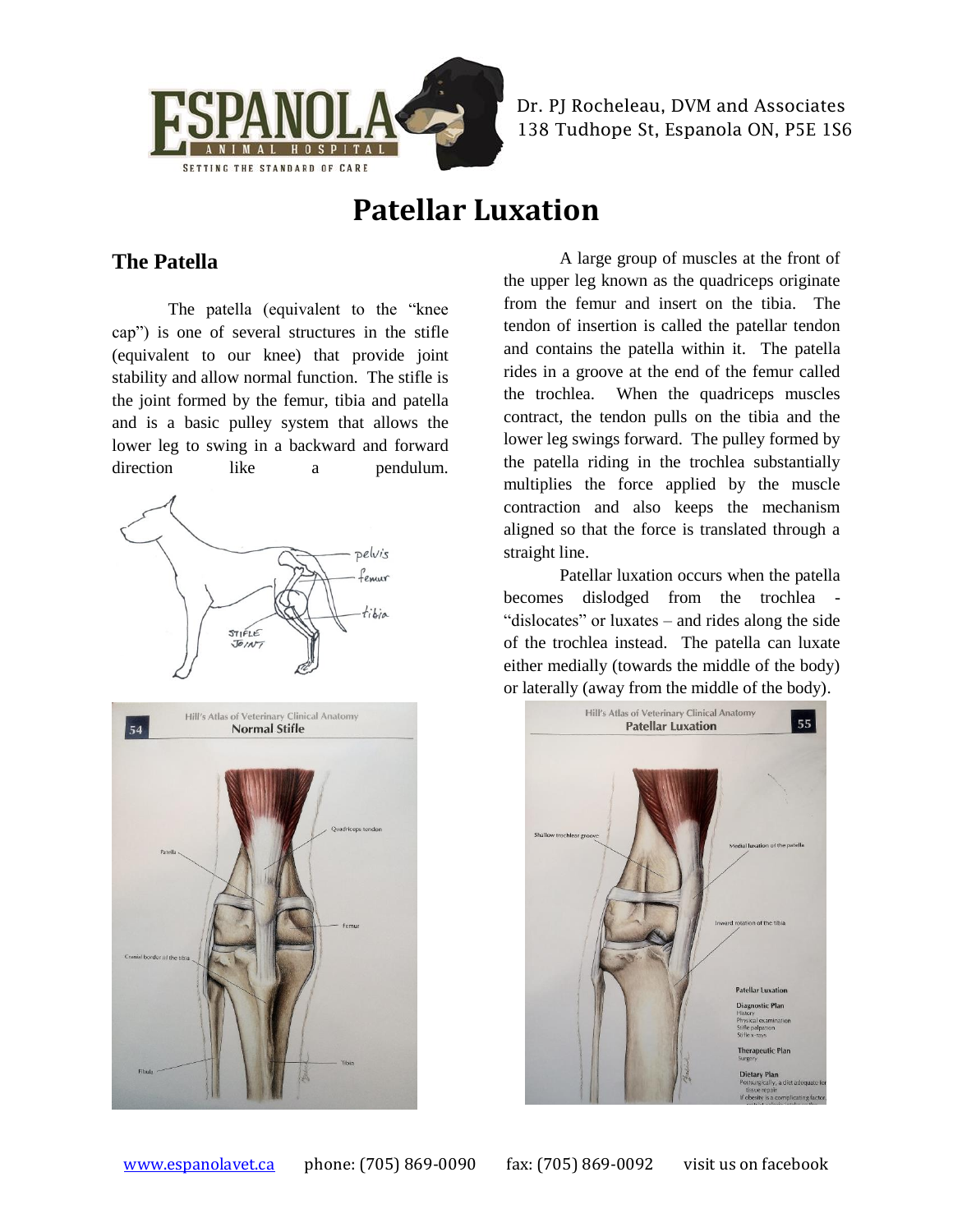

Medial patellar luxation is by far the most common and can occur for any of a number of different reasons. It is most commonly seen in miniature and toy breed dogs but can be seen in any breed and is usually bilateral (both hind legs affected). The most commonly affected breeds include Jack Russell Terriers, Toy Poodles, Yorkshire Terriers and Pomeranians. Cats are also occasionally affected.

### **How Do I Know If My Dog Has Patellar Luxation?**

Patellar luxation is diagnosed by performing a physical examination and obtaining x-rays. It can be diagnosed as an "incidental finding" during a routine check-up or as part of an orthopaedic exam to determine the cause of a lameness issue. Signs associated with patellar luxation can range from absent (ie – dog shows no lameness or indication of problems), to non-weight-bearing lameness. Dogs affected with severe bilateral disease usually have a very bizarre gait and posture where their back is arched, both stifles are externally rotated and the feet are carried far forward under their body. They may also attempt to walk only on their front legs – ie. perform a "hand-stand".

Most dogs with clinical signs have a gait that is described as "hopping" or "skipping", where their gait is mostly normal but the dog will occasionally lift the affected leg for several strides and hop on three legs. This occurs as the patella dislocates and then pops back into proper position. Clinical signs are a manifestation of the mechanical problem caused by luxation and a response to pain.

Dr. PJ Rocheleau, DVM and Associates 138 Tudhope St, Espanola ON, P5E 1S6



Patellar luxation is graded on diagnosis which is both an indication of severity and what is physically happening to the patella during gaiting. Grade 1 occurs when the patella can be luxated with finger pressure but returns immediately to its normal position when released. Grade 2 occurs as above but does not return to normal position when released. Grade 3 occurs when the patella is always luxated but can be pushed back into the grove with finger pressure. However it will immediately re-luxate when released. Grade 4 occurs when the patella is luxated and cannot be replaced into normal position. Grades 3 and 4 should always be surgically corrected. Grades 1 and 2 may or may not require surgical correction depending the circumstances.

When you present your dog to your veterinarian for a lameness problem, a complete orthopedic examination is usually appropriate to obtain a proper diagnosis. The lameness exam should include a gait evaluation, a complete physical examination including a detailed examination of all 4 legs with the dog awake, and a proper orthopedic examination. The orthopedic examination itself is a very detailed examination of all 4 limbs and all of the joints of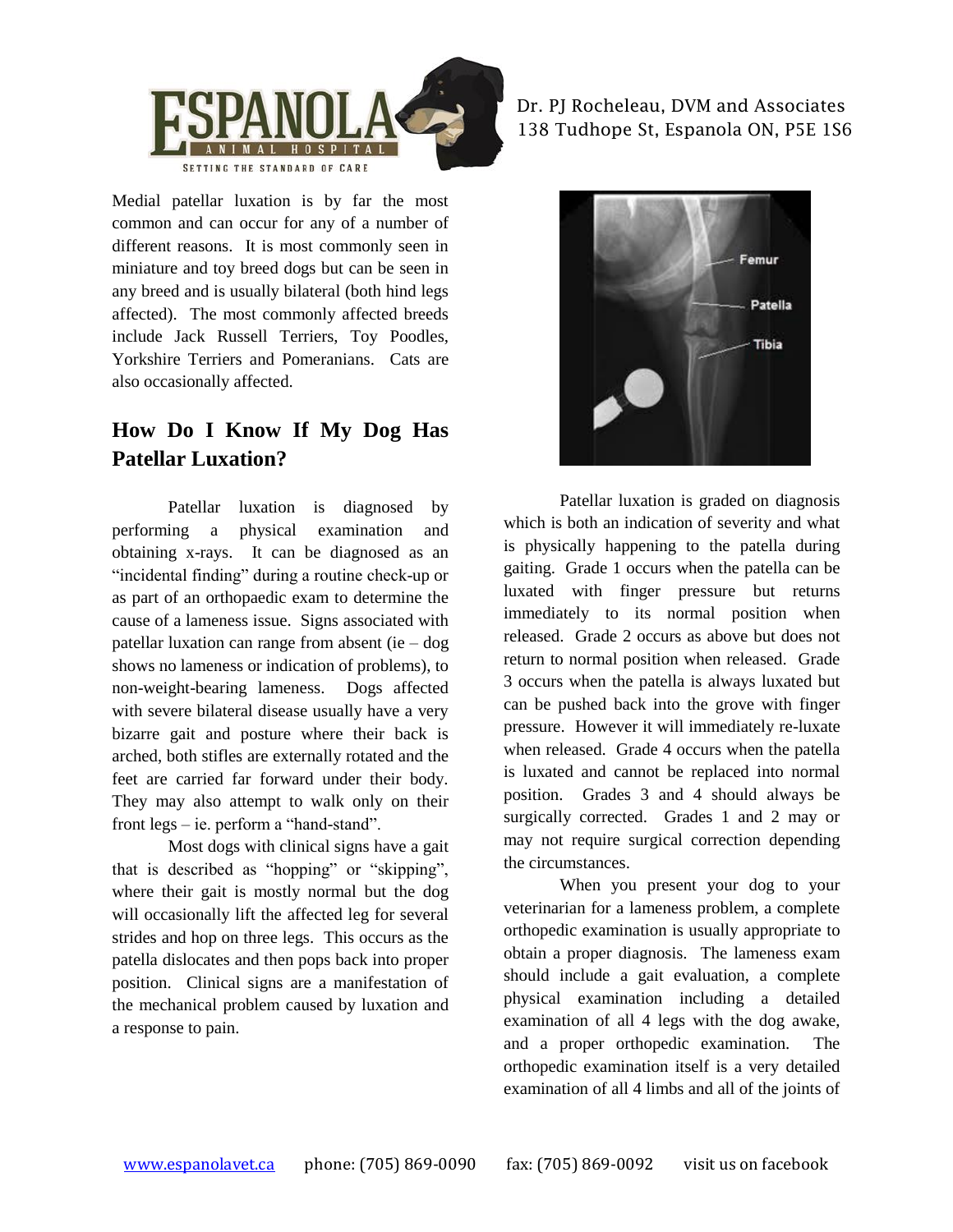

those limbs. This examination must be performed under sedation and includes a number of manipulations and physical tests to determine the full extent of any existing orthopedic problems. It is important to appreciate that the dog has 4 legs; **all limbs should be examined thoroughly!** Good quality, properly positioned radiographs of any affected limbs and joints are then obtained to assist diagnosis and plan appropriate treatment.

### **Patellar Luxation, Progression and Arthritis**

Clinical signs and secondary problems associated with patellar luxation can be highly variable. As a result, treatment recommendations are dependant on the particulars of the individual problem(s). Patellar luxation is usually chronic but can occur acutely due to trauma or be associated with rupture of the cranial cruciate ligament. Dogs with lower grades of luxation not accompanied by clinical signs are often not treated surgically. All dogs with clinical signs as well as those with higher grades of luxation should receive surgical correction. Grades can change with time (for the worse usually), and dogs that were previously not showing clinical signs can suddenly become clinical. This often happens during middle age (around 7 or 8 years of age); the reason for this is not clearly understood.



#### Dr. PJ Rocheleau, DVM and Associates 138 Tudhope St, Espanola ON, P5E 1S6

Dogs with traumatic luxation are often successfully treated with medical management and strict exercise restriction, though some may require surgery. Dogs with patellar luxation secondary to cruciate ligament rupture require surgical repair. Large breed dogs more frequently have lateral patellar luxation and their problems can be significantly more complicated to address.

As with any other orthopaedic disease affecting the joint, patellar luxation can cause inflammation, which can lead to arthritis and degenerative joint disease. Fortunately this tends to be somewhat less severe than that seen with other joint diseases. Nonetheless, medical management is very important to the management of patellar luxation. Atleast minimal long-term therapy is appropriate to all patellar luxation cases, even after surgical correction. Appropriate long-term medical therapy will directly determine the outcome and the long-term comfort of the patient.

### **Medical Management**

As mentioned previously, many cases of patellar luxation require surgical repair. However, medical management is necessary for almost all cases, including those not requiring surgery, pending surgery, in the perioperative period (during recovery) **and for the rest of the dog's life after surgery**. It is important to understand that surgery is a very important event, but management of degenerative joint disease is life-long. No matter how good a job the surgeon does, it is important to understand that some arthritis will develop over time.

**It is also important to understand that arthritis is not a disease.** Hip dysplasia, cruciate ligament disease, patellar luxation, etc,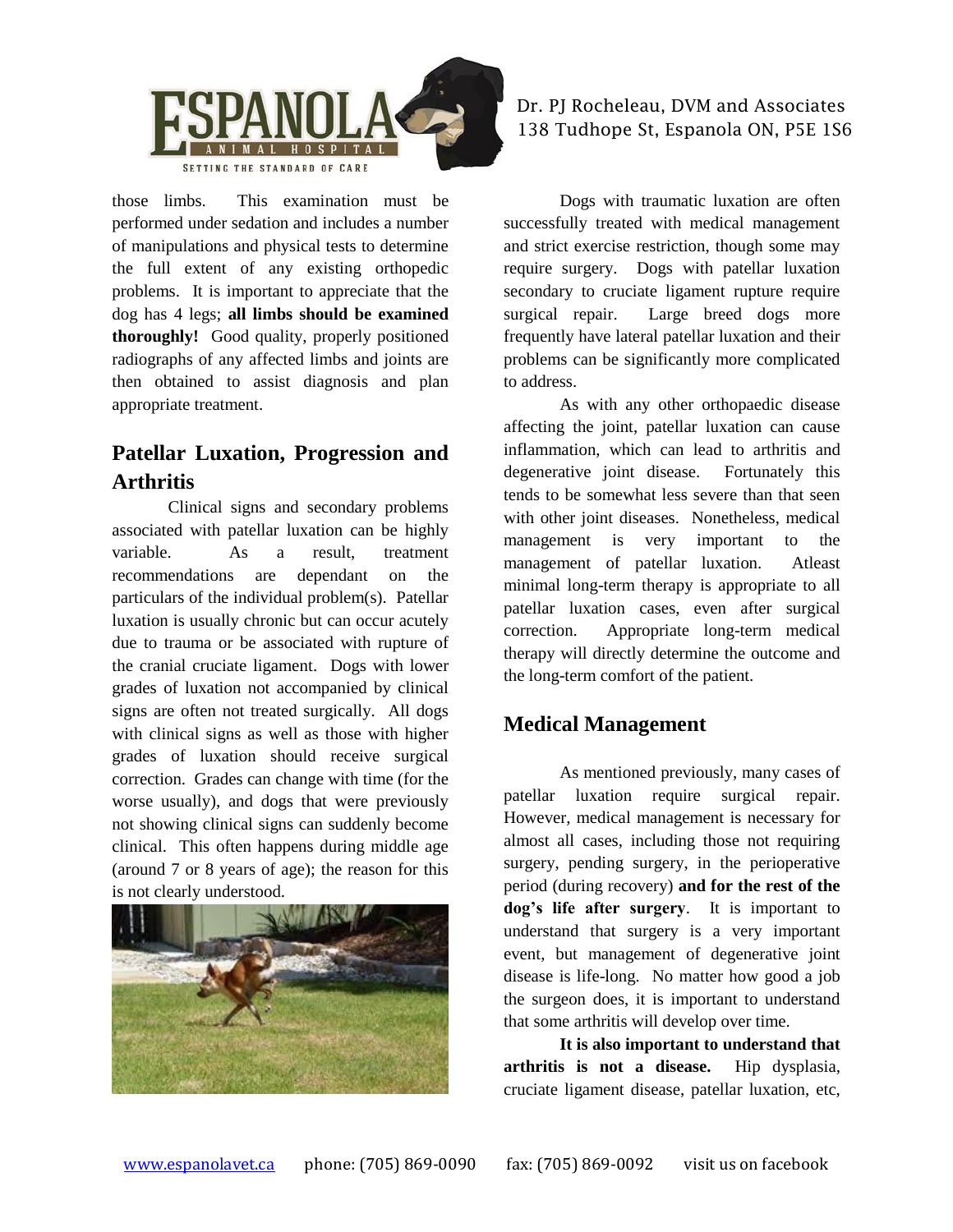

are diseases. These diseases cause inflammation; arthritis is simply inflammation with the addition of time. As such, the goal of **all** of our therapies is to prevent or suppress inflammation, thereby preventing the development of arthritis. Attempting to treat arthritis is generally unproductive – at that point it is too late.

Medical management may consist of one or more of the following: NSAIDS, laser therapy, joint diet/dietary management, chondroprotectants, platelet-rich plasma, and stem cell therapy. Which therapies are chosen depends on the particulars of the case, the degree of arthritis present, the size of the dog and the client's preferences**.** Most cases require minimal therapy and not advanced treatments such as stem cell therapy, long term NSAID's, etc. Ideally, our long-term treatment plan for all of our patients is to manage them with chondroprotectants and joint diet. Understand that these long-term treatments are not optional – failure to comply with the specific diet and chondroprotectant regimen prescribed is likely to result in long term problems. A brief description of these therapies is listed below.



Dr. PJ Rocheleau, DVM and Associates 138 Tudhope St, Espanola ON, P5E 1S6

### **Weight, Diet and Degenerative Joint Disease**

In any patient with any orthopedic disease, the most important factor impacting the development of disease, prognosis and treatment is the weight of the patient. This is true with respect to the relative weight of the dog (St. Bernard v. Chihuahua) but especially with respect to obesity. **Regardless of the orthopedic condition, failure to recognize and address issues of diet and obesity will result in treatment failure, no matter how much is invested in treatment and surgery.** Some surgeons have a policy of declining to perform surgery until obesity issues are resolved due to the higher complication rate, increased difficulty in performing procedures and sometimes demonstrated failure of compliance on behalf of the client. Your veterinarian should provide specific dietary recommendations including not only a specific diet(s), strict feeding guidelines that include specific measuring instructions and complete diet counselling. Any complicating medical conditions such as hypothyroidism need to be diagnosed and treated.

**Joint Diets** – A prescription veterinary diet formulated specifically for addressing joint disease and arthritis in our patients. These diets are designed not only to deal with inflammation associated with joint disese but are excellent at addressing weight issues that will have the most impact on patient outcomes. Joint diets have had a major impact on how we manage joint disease over the past decade, and for many dogs on monotherapy have allowed us to replace drugs with food.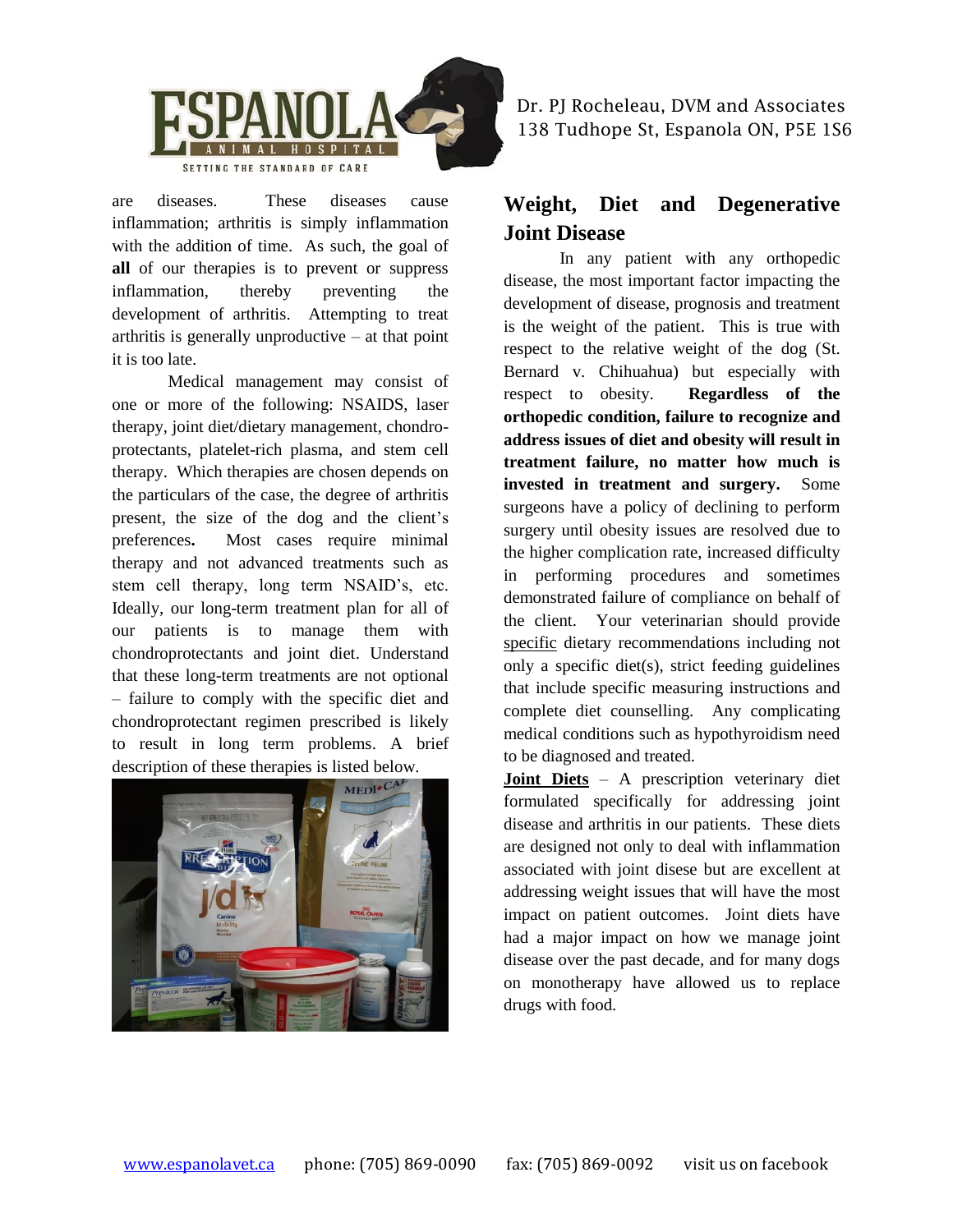

### **Therapeutics**

**Chondroprotectants** - All dogs with any type of joint disease should be on chondroprotectants (glucosamine, with or without chondroitin) and this is usually prescribed and supplied in our hospital. Please note, glucosamine incorporated into dry dog food is not present in sufficient quantities to have a therapeutic effect – most of it is destroyed during processing as it breaks down under the high temperatures and pressures used to make dry kibble. It has to be added to the food after processing, usually as a topdressing added at feeding time by the client.

**NSAID's** - All dogs presented for severe luxation/ degenerative joint disease initially start on NSAID's as this is our primary means of immediately addressing pain and inflammation. Dogs with less severe clinical signs may may or may not be prescribed NSAIDs depending on the situation. While our other therapies are just as good at addressing these issues they all take a significant amount of time to start having an effect – drug therapy is immediate. Often we will withdraw the NSAID's if possible when other therapies have had time to take effect. A number of options are available, including some newer products that have a reduced incidence of adverse effects.

#### **Regenerative Therapies**

**Laser Therapy** – Therapy lasers have become increasingly popular in small animal practice since they became widely available in the past 5 years. Laser therapy allows us to treat both acute injuries and chronic disease with often spectacular results. It is also extremely helpful for managing post-operative pain, inflammation and swelling and is included in our postoperative management for all orthopedic cases. This treatment has had a major impact on dramatically lowering our post-op complication

#### Dr. PJ Rocheleau, DVM and Associates 138 Tudhope St, Espanola ON, P5E 1S6

rate for a variety of reasons. A separate handout regarding this therapy is available.



**Stem Cell Therapy** – We have performed stem cell therapy on a great number of our patients concurrent with surgery. This treatment is appropriate for cases where significant joint disease is already present at the time of diagnosis. It is especially important in managing cases that have other concurrent diseases such as hip or elbow dysplasia. Stem cell therapy for these cases has produced excellent results and in many cases an obvious reduction in radiographic findings associated with osteoarthritis has been noted when follow-up x-rays were taken several months later. A separate hand-out regarding this therapy is available.



Stem cells being processed from fatty tissue.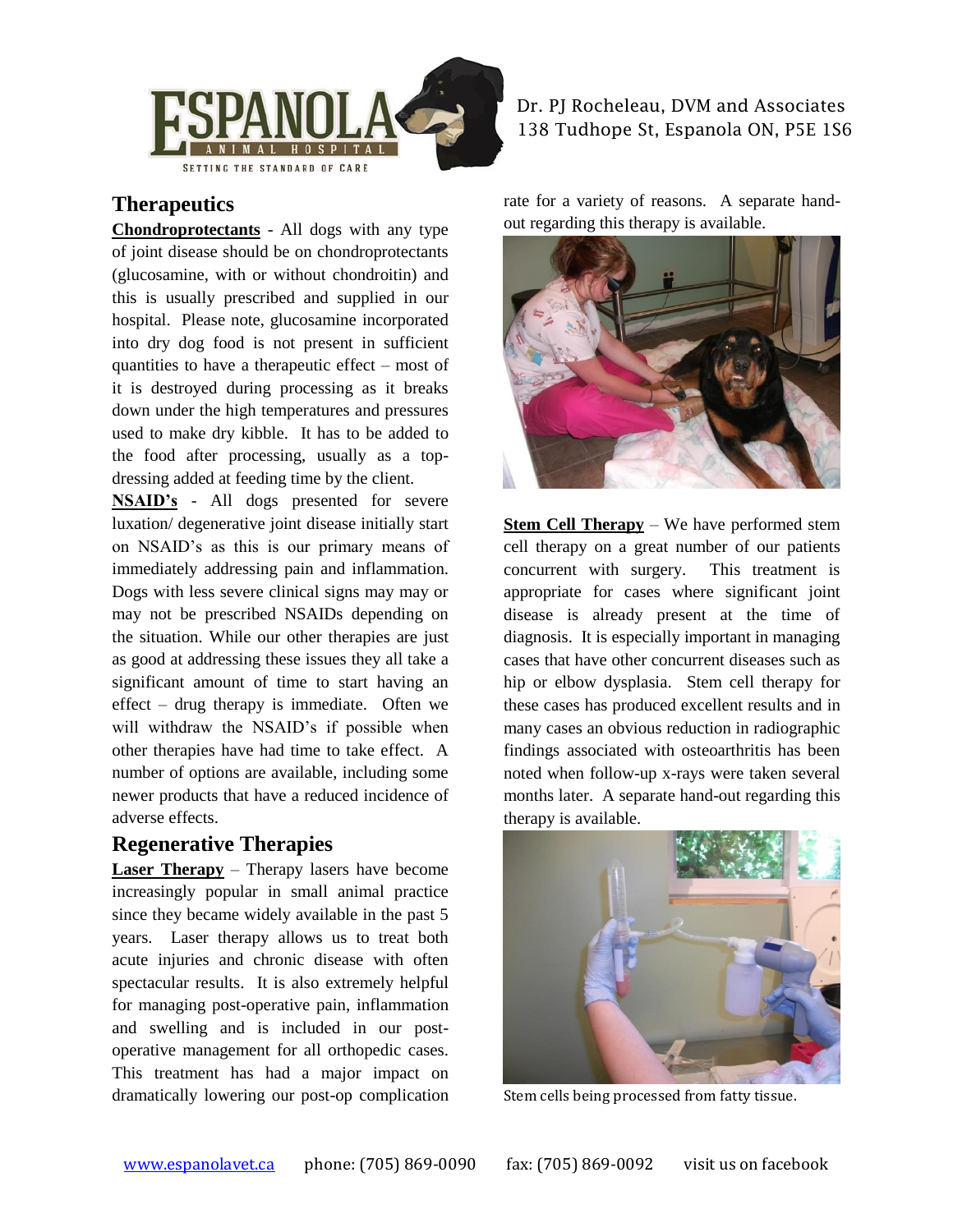

### **Surgical Management of Patellar Luxation**

There is always an anatomical problem or deformity involved that allows or causes the patella to luxate, however other factors can contribute. Causes can include hip dysplasia, cruciate ligament rupture, angular limb deformity where the leg is "bent" and/or "twisted" pulling the quadriceps mechanism out of alignment, and a shallow trochlear groove. Most cases involve a combination of problems and all of them must be addressed when surgically correction is pursued. In cases where a severe angular limb deformity is present it may be necessary to perform a surgery $(s)$  to cut and realign the femur and/or tibia to "straighten" the dogs leg.

### **The "Standard Repair"**

Surgical correction of patellar luxation involves a combination of a number of separate techniques to return and retain the patella in the trochlea. These techniques are usually used concurrently. A "standard repair" is used to correct dogs without severe angular limb deformity and many different slight variations are in common use.

The trochlear groove is first assessed for depth, shape, evidence of cartilage damage and arthritic changes. Most dogs will require some remodeling or deepening of the groove to retain the patella in proper position. There are a number of acceptable variations on how to do this; the method we usually perform is a wedge recession trochleoplasty. This technique allows us to significantly deepen the groove while maintaining the proper anatomy as closely as

#### Dr. PJ Rocheleau, DVM and Associates 138 Tudhope St, Espanola ON, P5E 1S6

possible and preserving the articular cartilage of the joint.

Next, a tibial tuberosity transposition will usually be performed. The prominence where the patellar tendon attaches to the tibia is cut away from the rest of the tibia and moved in either a medial or lateral direction as required. The amount of adjustment required is usually

fairly small – often just one or a few millimetres. The tibial tuberosity is then reattached to the tibia either with small pins (small dogs) or a special bone plate called a tension band plate (bigger dogs).



The joint capsule is then imbricated to "tighten-up" the joint capsule and surrounding tissues to firmly hold the patella in place and prevent it from translating abnormally. Again there are a number of acceptable methods for performing this manoeuver. The method we most commonly use is referred to as "vest-overpants" and involves the removal of a strip of tissue from the joint capsule and then suturing one edge over top of the other with a special mattress suture.

In rare extreme or unusual cases a fourth technique called a lateral fabellar suture may be employed to "lasso" the patella and restrain it to a small bone at the back of the stifle. This physically prevents the patella from translating in an improper direction. A number of variations of this technique also exist, some also including the use of bone anchors.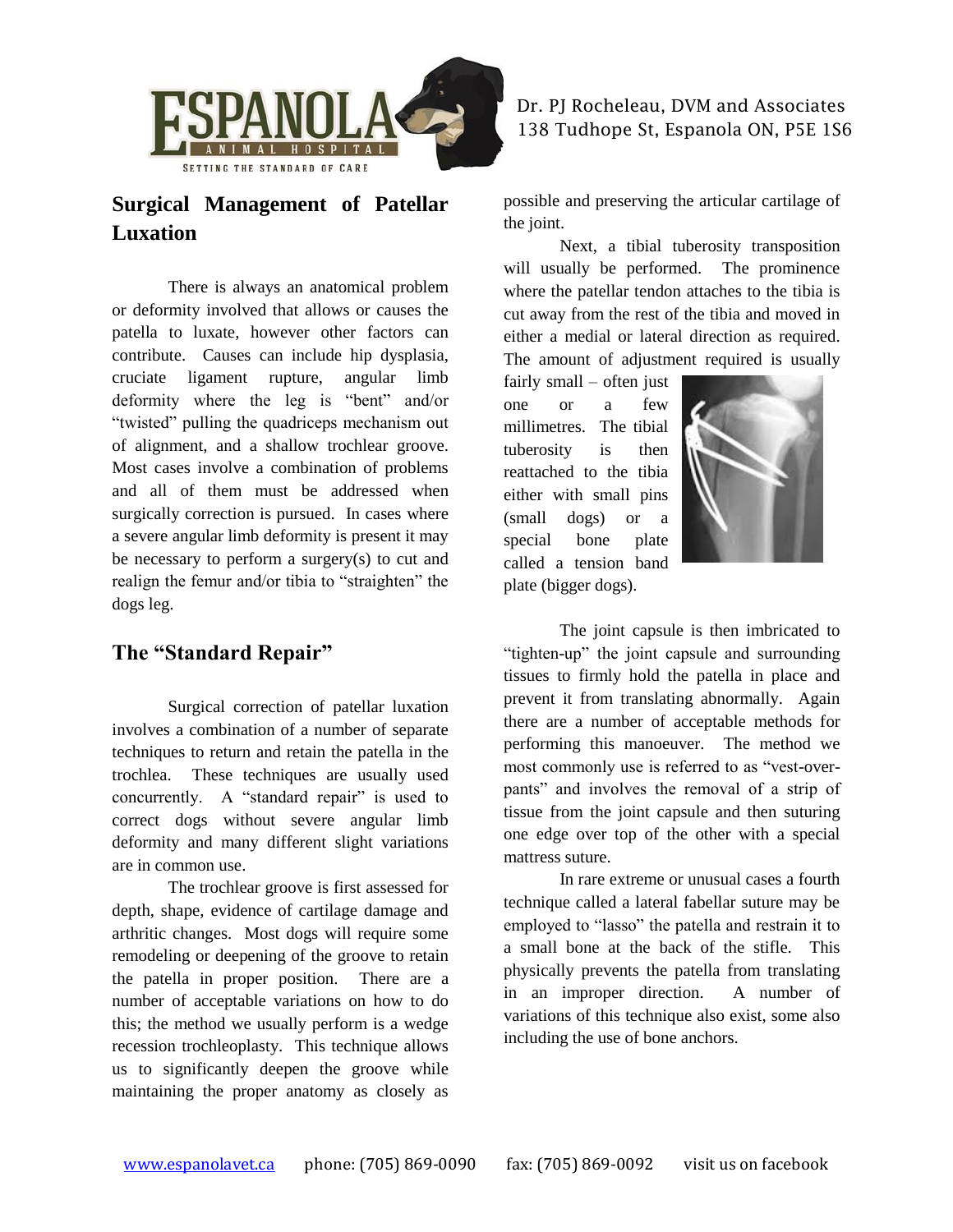

## **Distal Femoral Osteotomy (DFO)/ Tibial Closing Wedge Osteotomy (TCWO)**

For dogs that have severe deformities correction of the deformity is necessary to realign the limb and stop the patella from luxating. The femur and/or the tibia maybe affected. Either bone can have a torsional deformity  $($  = "twisted") and/or an angular deformity (= "bent"). DFO/TCWO are surgeries that involve cutting the affected bone(s) and removing a wedge of bone and/or rotating them to restore their proper alignment and anatomical relationships.

As these are complex surgeries, they will not be reviewed in detail here. It should also be noted that while a standard repair is a "beginner level" orthopedic surgery, DFO/TCWO should only be performed by a veterinary orthopedic surgeon with a great deal of advanced training and technical skill. Clients presenting patients with complex angular limb deformities requiring these surgeries will have the procedure reviewed with them during the orthopedic consult.

### **Post-Operative Care**

Client compliance with post-operative care is extremely important – **failure to meticulously follow instructions can, and usually does result in severe complications and treatment failure.** It is our preference whenever possible to provide complete and comprehensive case management for the entire post-op period. In our practise, we perform laser therapy during the first two weeks post-op to aid with recovery and pain management. Other pain management such as NSAIDs, opioids

#### Dr. PJ Rocheleau, DVM and Associates 138 Tudhope St, Espanola ON, P5E 1S6

(codeine), bandaging, etc, are provided as is a short course of antibiotics. Physiotherapy is a crucial component of post-op management and instructions are given at discharge. Physiotherapy includes icing, passive range-ofmotion exercises, massage and controlled leash walks. Other than prescribed physiotherapy, absolute exercise restriction is necessary and offleash activity is strictly forbidden. Unrestricted access to flights of stairs in the house is to be avoided, however going up and down exterior stairs to get in or out of the house is permissible (on-leash only!).

The leg is usually bandaged during the first 2 weeks and bandages are changed at 3 and 10 days post-op. Sutures and bandages are removed after 14 days and post-op x-rays are taken at 8 weeks. If post-op x-rays are within expectations, owners are instructed to continue with prescribed treatment and physiotherapy until 10-12 weeks post-op, at which point normal activity may be resumed. For dogs with bilateral patellar luxation, the second surgery can be booked at 8 weeks post-op if the x-rays show sufficient healing. Our long-term goal for our patients is maintenance with glucosamine, joint diet and if necessary annual laser treatments. Patients with more advanced disease at surgery may require more aggressive treatment for arthritis in the long term.

#### **Cost**

**Orthopedic exam:** \$550 + HST

includes consult, sedation and whatever xrays are necessary

#### **Surgeries:**

Standard repair \$2500 + HST

DFO/TCWO \$3000 + HST

includes laser therapy sessions, all routine postop medications, suture removal, rechecks, etc